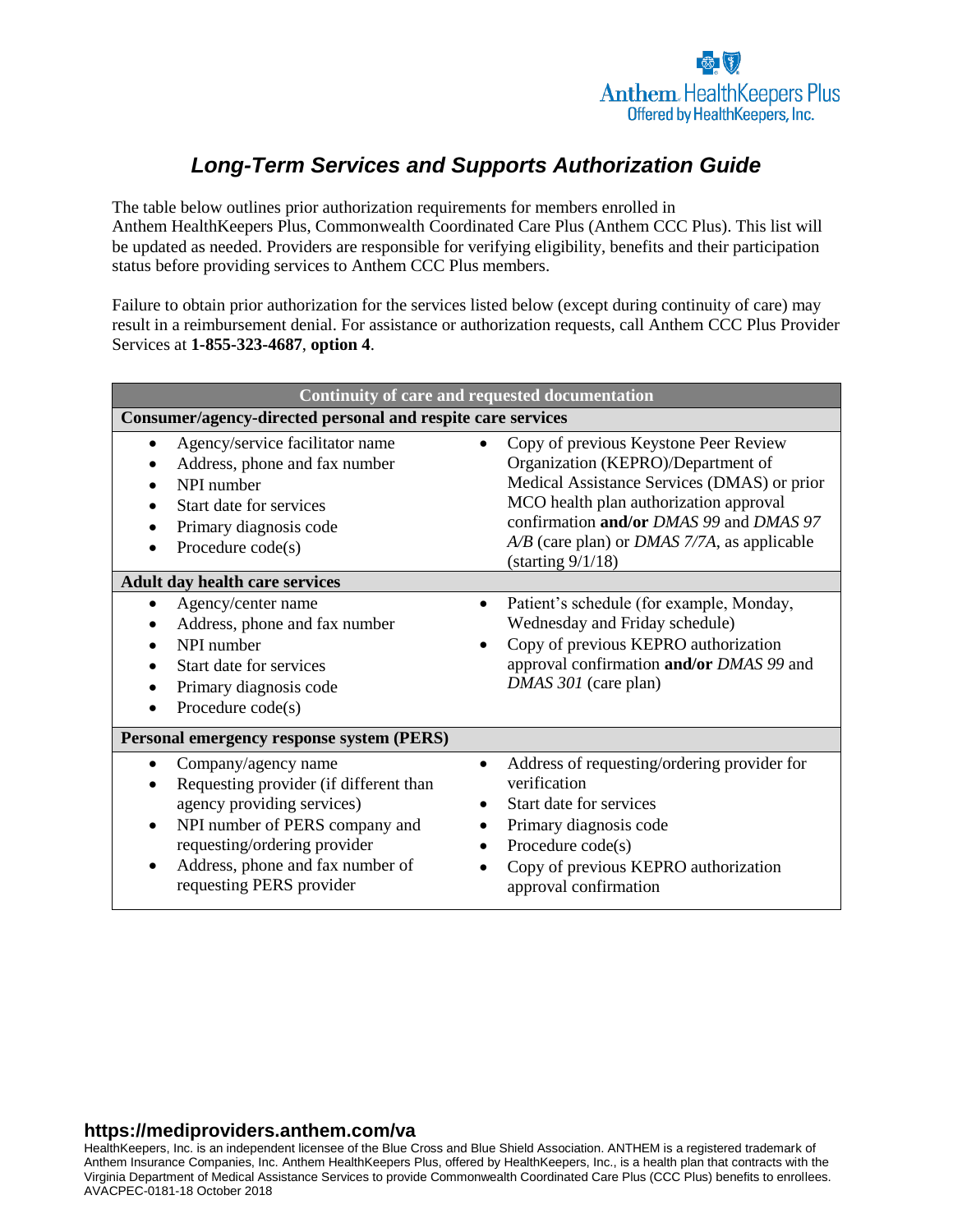| New authorization or renewal requests and required documentation                                                                                                                                                                                                                                           |                                                                                                                                                                                                                                                                                                                                             |  |
|------------------------------------------------------------------------------------------------------------------------------------------------------------------------------------------------------------------------------------------------------------------------------------------------------------|---------------------------------------------------------------------------------------------------------------------------------------------------------------------------------------------------------------------------------------------------------------------------------------------------------------------------------------------|--|
| <b>Service facilitator visits</b>                                                                                                                                                                                                                                                                          |                                                                                                                                                                                                                                                                                                                                             |  |
| Service facilitator/company name<br>$\bullet$<br>Address, phone and fax number<br>NPI number                                                                                                                                                                                                               | Start date for services<br>$\bullet$<br>Primary diagnosis code<br>Procedure code(s)<br>$\bullet$                                                                                                                                                                                                                                            |  |
| Consumer/agency-directed personal and respite care services<br>(Commonwealth Coordinated Care Plus Waiver - members 21 years and older)                                                                                                                                                                    |                                                                                                                                                                                                                                                                                                                                             |  |
| Agency/service facilitator name<br>٠<br>Address, phone and fax number<br>NPI number<br>Start date for services<br>Primary diagnosis code<br>Procedure code(s)<br>$\bullet$                                                                                                                                 | $DMAS$ 99 <sup>1</sup> , Uniform Assessment Instrument<br>$\bullet$<br>(UAI), DMAS 96 and DMAS 97 A/B (care plan)<br>For increase/decrease, reason for change in<br>$\bullet$<br>hours<br>If transfer from another agency, DMAS 225<br>DMAS $1002$ for supervision and work<br>verification letter, as applicable                           |  |
| Consumer/agency-directed personal and respite care services<br>(Commonwealth Coordinated Care Plus Waiver and EPSDT - members under 21 years of age,<br>effective September 1, 2018)                                                                                                                       |                                                                                                                                                                                                                                                                                                                                             |  |
| Agency/service facilitator name<br>$\bullet$<br>Address, phone number and fax number<br>NPI number<br>Start date for services<br>Primary diagnosis code<br>Procedure code(s)<br>$\bullet$<br>DMAS 99, UAI and DMAS 96 (if<br>$\bullet$<br><b>Commonwealth Coordinated Care Plus</b><br>Waiver is approved) | DMAS 7 and DMAS 7A<br>$\bullet$<br>Individualized Education Program (IEP), as<br>$\bullet$<br>applicable, if requesting services during school<br>day<br>Most recent DMAS 90 (last two weeks of PCA<br>progress notes) if available<br>For new requests: hospital/facility discharge<br>summary, three most recent physician visit<br>notes |  |
| <b>Adult day health care services</b>                                                                                                                                                                                                                                                                      |                                                                                                                                                                                                                                                                                                                                             |  |
| Agency/center name<br>$\bullet$<br>Address, phone and fax number<br>NPI number<br>Start date for services<br>Primary diagnosis code<br>Procedure code(s)<br>$\bullet$                                                                                                                                      | Patient's schedule (for example, Monday,<br>$\bullet$<br>Wednesday and Friday schedule)<br>DMAS 99, DMAS 96 and DMAS 301 (care plan)<br><b>DMAS 225</b>                                                                                                                                                                                     |  |
| <b>PERS</b>                                                                                                                                                                                                                                                                                                |                                                                                                                                                                                                                                                                                                                                             |  |
| Company/agency name<br>$\bullet$<br>Requesting provider (if different than<br>$\bullet$<br>agency providing services)<br>NPI number of PERS company and<br>requesting/ordering provider<br>Address, phone and fax number of<br>٠<br>requesting PERS provider                                               | Start date for services<br>$\bullet$<br>Primary diagnosis code<br>Procedure code(s)<br>DMAS 100A                                                                                                                                                                                                                                            |  |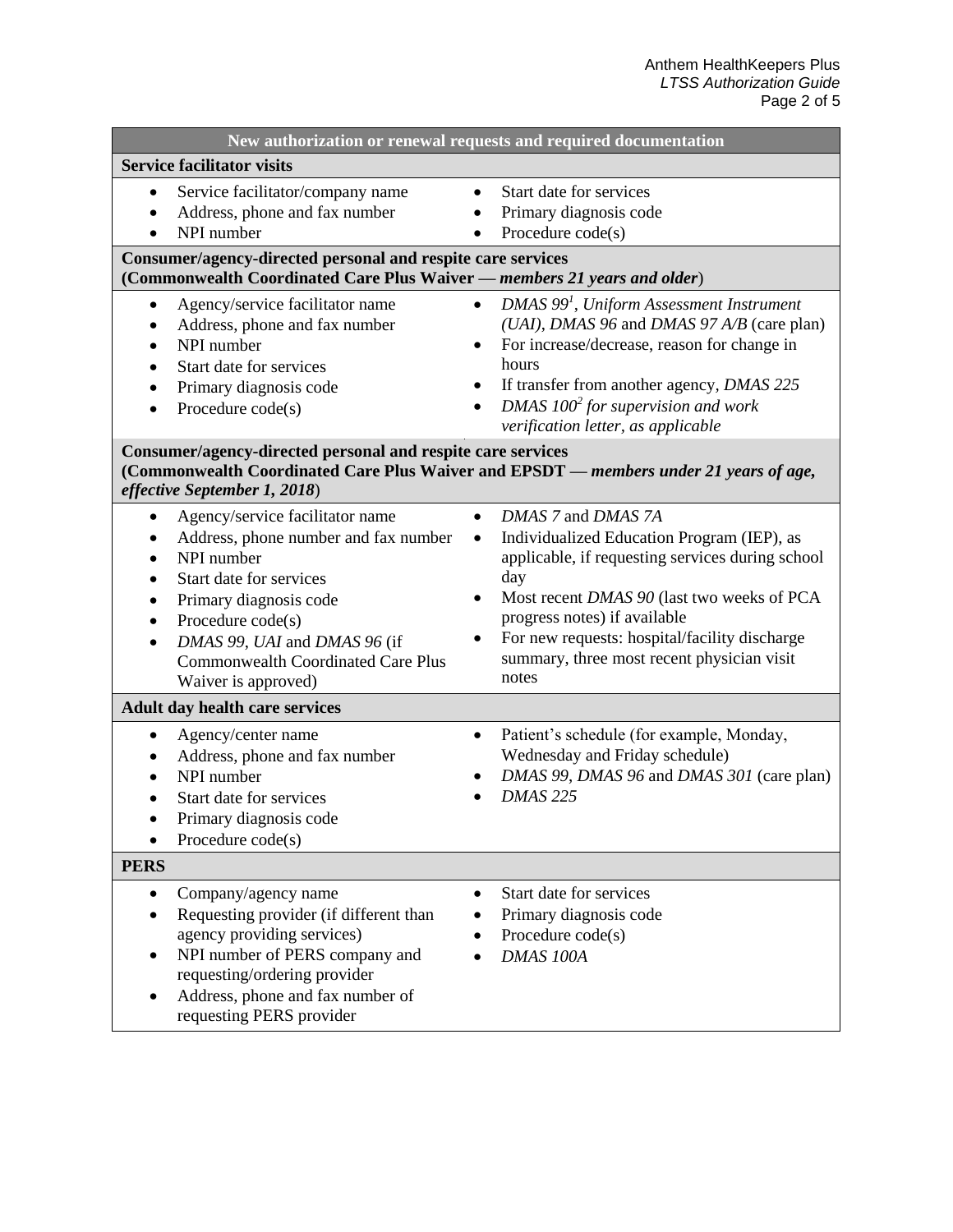| <b>Private duty nursing</b><br>(Tech Waiver members $-21$ years and up)                                                                                                                                                                                          |                                                                                                                                                                                                                                                                                                                          |  |
|------------------------------------------------------------------------------------------------------------------------------------------------------------------------------------------------------------------------------------------------------------------|--------------------------------------------------------------------------------------------------------------------------------------------------------------------------------------------------------------------------------------------------------------------------------------------------------------------------|--|
| Agency/service facilitator name<br>$\bullet$<br>Address, phone number and fax number<br>NPI number<br>Start date for services<br>Primary diagnosis code<br>Procedure $code(s)$<br>$\bullet$<br>DMAS 99, UAI and DMAS 96                                          | Current CMS 485<br><b>DMAS</b> 116<br>$\bullet$<br><b>DMAS 103</b><br><b>DMAS 108</b><br>If respite requested, CMS 485 to document this<br>need                                                                                                                                                                          |  |
| <b>Private duty nursing</b><br>(Tech Waiver members — under 21 years of age, effective September 1, 2018)                                                                                                                                                        |                                                                                                                                                                                                                                                                                                                          |  |
| Agency/service facilitator name<br>$\bullet$<br>Address, phone number and fax number<br>NPI number<br>Start date for services<br>Primary diagnosis code<br>Procedure $code(s)$<br>$\bullet$<br>DMAS 99, UAI and DMAS 96<br>DMAS <sub>62</sub><br>Current CMS 485 | Last two weeks of nursing notes<br>$\bullet$<br>(for renewals only)<br>IEP, as applicable, if requesting services during<br>$\bullet$<br>school day<br>Hospital/facility discharge summary, three most<br>٠<br>recent physician visit notes (for new requests)<br>If respite requested, CMS 485 to document this<br>need |  |

# **Frequently asked questions**

The following are frequently asked questions about long-term services and supports (LTSS) requests for Anthem CCC Plus members.

# **Q How can I locate the case manager for a specific member?**

A Call Anthem CCC Plus Provider Services at **1-855-323-4687** or log into Patient360 and the primary case manager's name will be noted at the top of the member's dashboard.

# **Q How and where can I submit authorization requests?**

A You may fax all LTSS authorization requests and documents to **1-844-864-7853** or you can submit the request through the Interactive Care Reviewer self-service provider tool by logging into **[https://www.availity.com](https://www.availity.com/)**.

# **Q Where can I find authorization information on the provider website?**

- A
- 1. Log in to our secure provider self-service website at **<https://mediproviders.anthem.com/va>**.
- 2. Select **Member Information** from the left navigation.
- 3. Choose **Patient360**.
- 4. Enter the member's information.

# **Q How do I check member eligibility?**

A First, verify the member's Anthem CCC Plus enrollment by using the **[Virginia Medicaid DMAS](https://www.virginiamedicaid.dmas.virginia.gov/wps/portal)  [website](https://www.virginiamedicaid.dmas.virginia.gov/wps/portal)** or calling the MediCall automated voice response system at **1-800-844-9730** or **1-800-772-9996**. Then, log into the **[Availity Portal](https://www.availity.com/)** or call Anthem CCC Plus Provider Services at **1-855-323-4687** to obtain the member's Anthem CCC Plus ID number.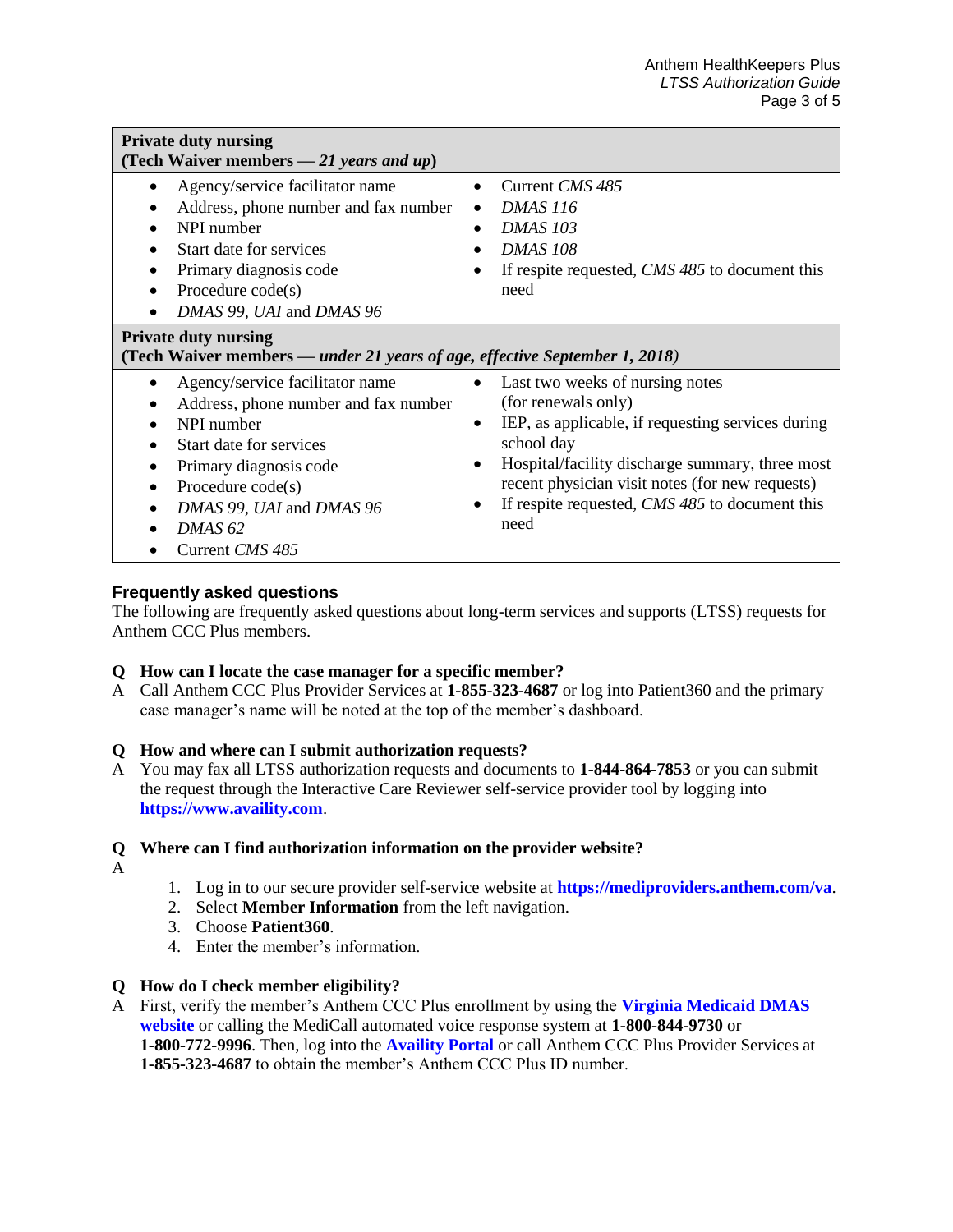## **Q What if I need to renew an authorization request?**

A Providers must submit a service authorization request if a member requires continued services and the current authorization will end. There are no automatic renewals of service authorizations. **It's the provider's responsibility to track and submit all authorization requests timely.**

When a current authorization is due to expire, please submit the following renewal documents mentioned above. For example:

- Most recent *DMAS 99* for adults 21 and older must at least be within the last 90 days (based on member's visit schedule of 30, 60 or 90 days)
- Most recent *DMAS 97 A/B*, *DMAS 301*, etc. dated within the last 365 days
- Most recent *DMAS 62, DMAS 7/7A* dated within the last 365 days
- Most recent *CMS* 485 dated within the last 365 days

**To ensure there's no break in coverage for authorization, please submit the request at least five days prior to but no more than 30 days prior to the expiration date. Effective October 15, 2018, HealthKeepers, Inc. now actively enforces authorization timelines to ensure timely processing and adequate care for our members. We will authorize service retroactively up to 10 calendar days after service.** 

**Failure to obtain precertification for a scheduled/elective procedure/request may result in an administrative review and a denial of services.** 

#### **Q The DMAS website says my patient is enrolled in Anthem CCC Plus. What are my next steps?**

- A Call Anthem CCC Plus Provider Services at **1-855-323-4687, option 2** to confirm the member's enrollment and receive the member's ID. Another option is to log on to the **[Availity Portal](http://www.availity.com/)** to verify eligibility. Using the three-letter prefix "VAQ" and the 12-digit Medicaid number, you can obtain the member's ID. Next, call Anthem CCC Plus Provider Services and ask a team member to transfer you to **option 4**. Notify him or her that you are the servicing provider for the member and request the care coordinator's name and contact information. We ask that you reach out to the member's care coordinator and leave a voicemail if necessary. For additional support, contact your local Provider Relations representative.
- **Q I received a referral for a member who is enrolled in Anthem CCC Plus; however, I am not a participating provider at this time. What are my next steps?**
- A Every Anthem CCC Plus member has a care coordinator. After verifying membership, call Anthem CCC Plus Provider Services at **1-855-323-4687**, **option 4** to obtain the care coordinator's name and contact information. We ask that you reach out to the member's care coordinator and leave a voicemail if necessary. For additional support with this inquiry, you can also contact your local Provider Relations representative prior to seeing the member.
- **Q I received a call from an Anthem CCC Plus care coordinator informing me that, per their assessment, the member requires a change in hours. What are my next steps?**
- A Our care coordinators will make every effort to request your involvement in the member's assessment visit to identify these changes together. However, if you're unavailable and we complete this visit independently, we ask that you schedule an appointment with the member as soon as possible for a reassessment.

The start date for the change in hours will be the date of the agency or service facilitator visit. If the agency or service facilitator agrees with the assessment and an agreement is reached, a change in